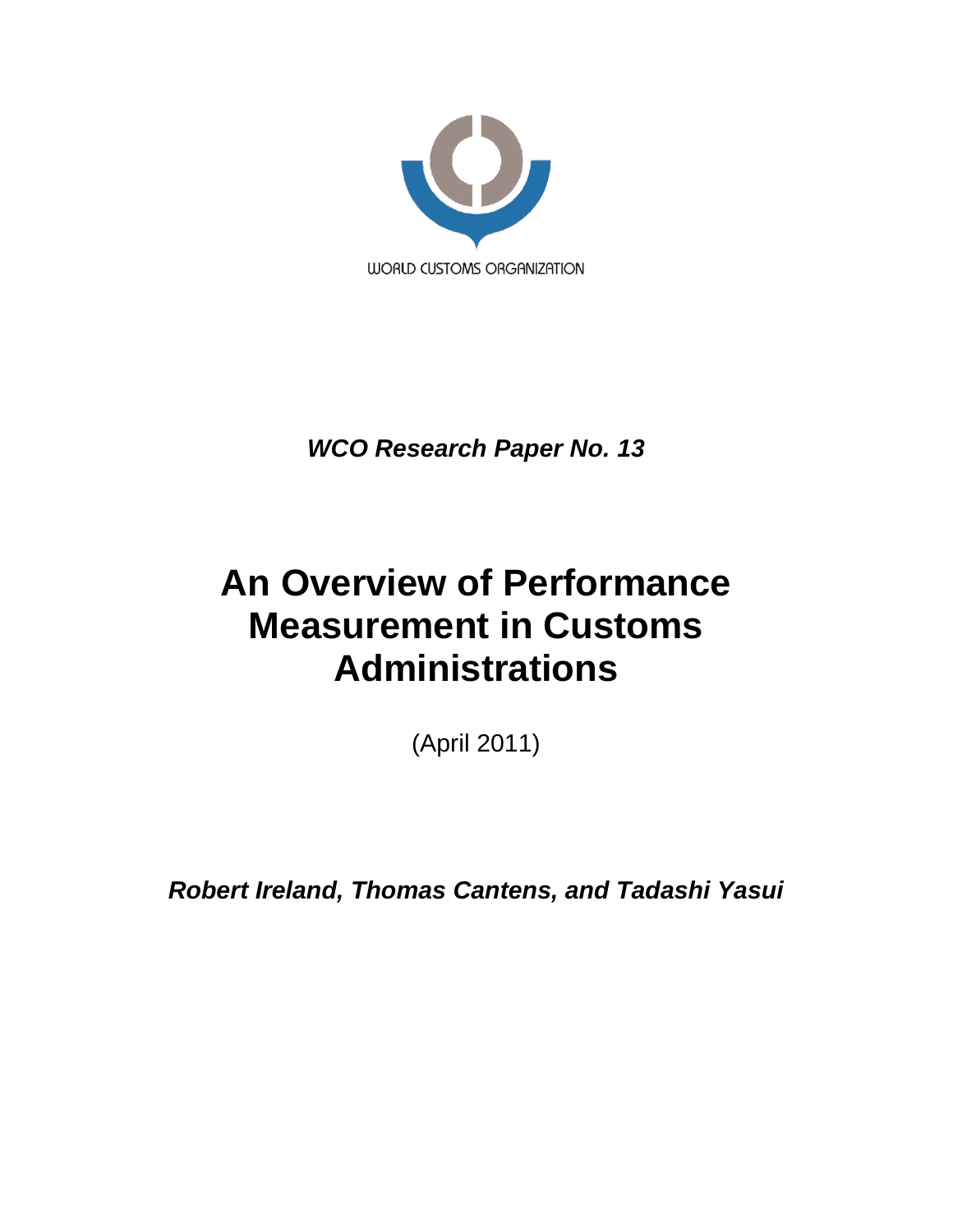## **Abstract**

This paper discusses *Performance Measurement* in the Customs context from both conceptual and practical perspectives. In particular, the paper considers four broad approaches, *Customs Data Mining*, *Service Charters, Perception Indexes*, and *Monitoring Mechanisms*. The paper concludes that performance measurement should primarily be about improving the effectiveness and efficiency of Customs administration functions and that secondarily it can be beneficial for attracting donor funding.

## **Key words**

Performance Measurement, Data Mining, Service Charters, Perception Indexes, Monitoring Mechanisms

#### **Acknowledgements**

This paper was written by Robert Ireland, Thomas Cantens, and Tadashi Yasui of the WCO"s Research and Strategies Unit in the Office of the Secretary General. The authors are grateful to Mariya Polner and Jae Young Choi for their suggestions.

## **Disclaimer**

The WCO Research Paper Series disseminates the findings of work in progress to encourage the exchange of ideas about Customs issues. The views and opinions presented in this paper are those of the authors and do not necessarily reflect the views or policies of the WCO or WCO Members.

#### **Note**

All WCO Research Papers are available on the WCO public website: [www.wcoomd.org.](http://www.wcoomd.org/) The authors may be contacted via [communication@wcoomd.org.](mailto:communication@wcoomd.org)

-----------------------

Copyright © 2011 World Customs Organization. All rights reserved. Requests and enquiries concerning translation, reproduction and adaptation rights should be addressed to copyright@wcoomd.org.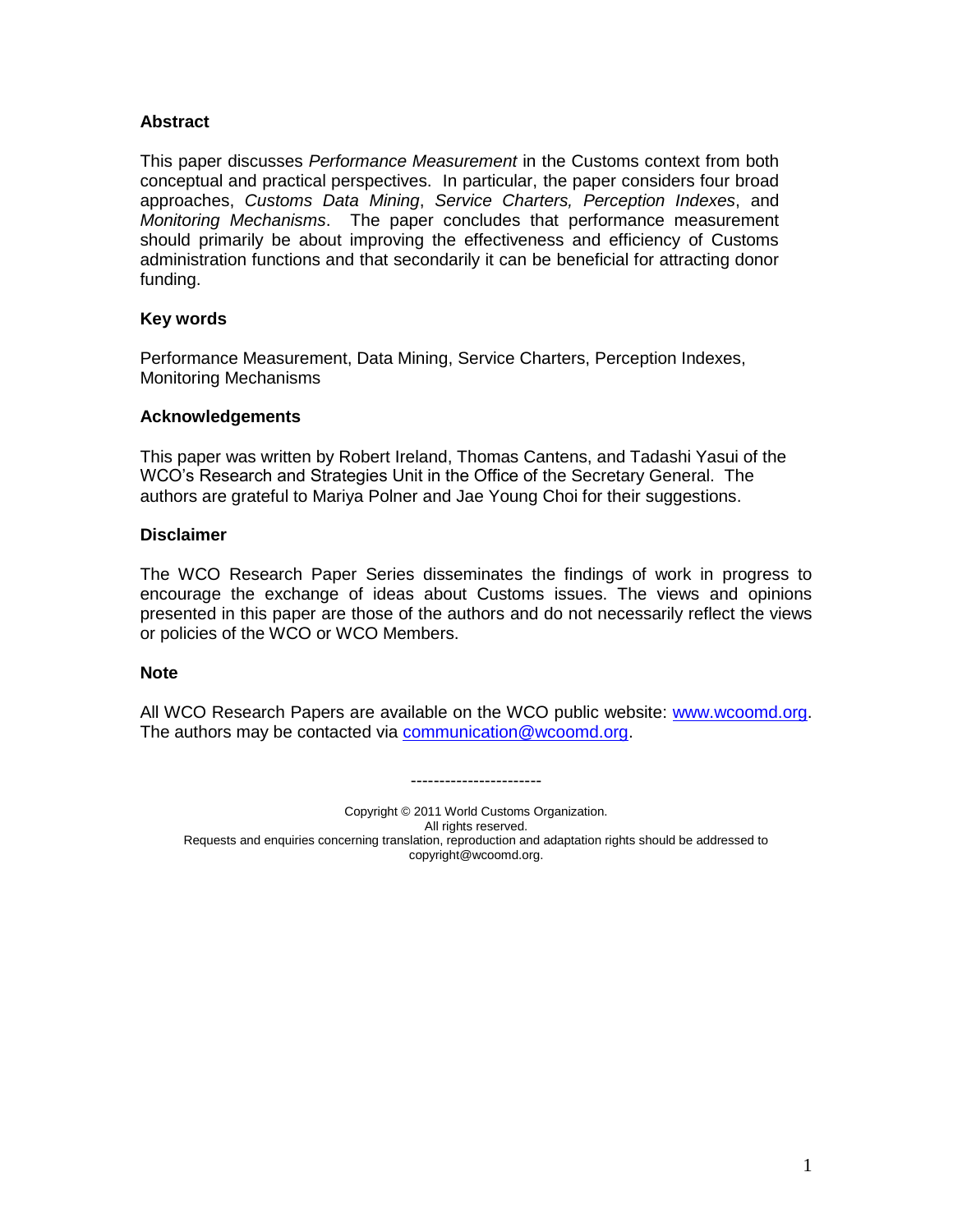## **1. Introduction**

Performance measurement (PM) is a contributory tool for successful modernization. The main underlying idea of PM is to help decision making using data which is as objective as possible.

Some Customs administrations have implemented PM because they were facing budget constraints. They are thus most interested in efficiency: for instance the correlation between costs and results of Customs houses or technological means. This is why they are applying PM at the organizational level in order to drive their strategy of deploying human and material resources on the ground. Some administrations are also using PM to develop transparency and users-oriented policies of organizations in order to comply with global democratic norms. Some administrations are implementing PM in evaluating individual work as part of the human resource management system. PM can be also a tool to fight against corruption since corrupt practices means weaker performance of customs functions. This is why they are using PM both for "structural" and "individual" measurement. It should be noted, however, that measuring performance may create anxiety for some because of fear they will receive a poor evaluation.

It is essential to enhance knowledge of this diversity to i) ensure that approaches are not "copied and pasted" where it will not be beneficial or appropriate and ii) understand under which conditions PM of one kind or another may be relevant and effective. To be successful, *Customs performance measurement* must take into account the varying aims of the Customs service and the specific political, social, economic, and administrative conditions in their country.

In terms of capacity building, PM is useful too, and in some cases required for attracting donor funding. This is especially true in an era where many policymakers in donor countries are embracing austerity in budgets following the global financial crisis of 2008. There is currently comprehensive international support for the use of measurement in aid. Most prominently, the 2005 Paris Declaration is an international agreement committing to increased "efforts in harmonisation, alignment and managing aid for results with a set of monitorable actions and indicators." A key building block of the Declaration is "Results *-* Developing countries and donors shift focus to development results and results get measured."<sup>1</sup>

# **2. Scope of paper**

 $\overline{a}$ 

This paper discusses PM in the Customs context from both conceptual and practical perspectives. In particular, this paper will consider four broad approaches, *Customs Data Mining*, *Service Charters, Perception Indexes,* and *Monitoring Mechanisms*:

*1) Customs Data Mining* relates to the collection and analysis of quantitative data, either by observation or extracted from Customs automated systems;

<sup>&</sup>lt;sup>1</sup> For more information on the Paris Declaration, see OECD, Paris Declaration and Accra Agenda for Action, available at

<sup>&</sup>lt;http://www.oecd.org/document/18/0,3343,en\_2649\_3236398\_35401554\_1\_1\_1\_1,00.html>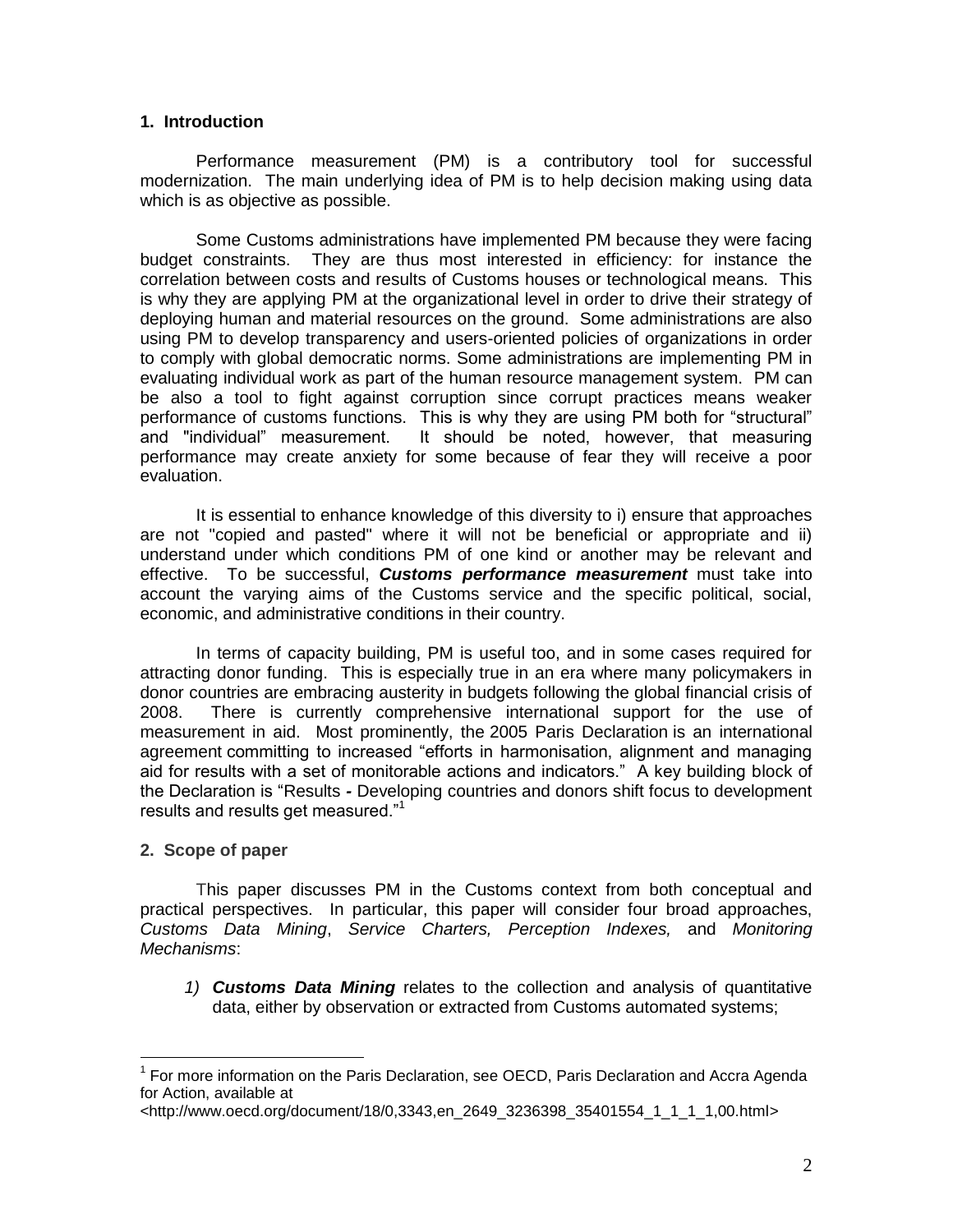- *2) Service Charters* relate to Customs treating economic operators as clients rather than the regulated*;*
- *3) Perception Indexes* relates to the aggregation of subjective survey responses submitted by stakeholders on the quality of service delivered by Customs or other government agencies; and
- *4) Monitoring Mechanisms* are regular processes which aim to institutionalize PM both at temporal, national and/or international levels. They may be applied on the three approaches above, or provide depositories of information on performance.

## **3. Customs Data Mining**

 $\overline{a}$ 

In a December 2010 Communiqué,<sup>2</sup> the WCO explained the extent of Customs access to data. Customs possesses information on supply chains and can identify patterns emerging from its vast stock of movement data that can lead to actionable intelligence. This range of knowledge and authority places Customs in a unique position to analyse transaction data. Two leading examples of where the WCO has encouraged use of transaction data are the WCO Time Release Study (TRS) and the blending of data with performance contracts.

**The WCO TRS** is a methodology to measure the time taken to release cargo. TRS can be used to measure Customs cargo release time or the cargo release time of all border agencies. TRS can identify bottlenecks and seeks opportunities for further improvement in border procedures and logistics.

The WCO has supported its Members to regularly use the TRS based on the WCO TRS Guide and many Members have used this approach. The revised Guide, which was presented at the March 2011 PTC, includes 7 national practices of Australia, Cameroon, Japan, Korea, New Zealand, Serbia, and Uganda. It is also reported that a number of other Members have conducted the TRS, including China, Indonesia, Jordan, Kenya, Lesotho, Malaysia, Philippines, Rwanda, Tanzania, Thailand, and USA.

At the 2010 October session of the PTC, the World Bank reported many TRS operations for identifying bottlenecks, assessing the change, monitoring time-sequential progress, and estimating the country"s position, and revealed its continuous engagement to the TRS in the future.<sup>3</sup> Many TRS projects will be conducted in the near future with the support of the WCO. More will be expected since the current WTO trade facilitation negotiating consolidated text<sup>4</sup> includes a provision on "Establishment and publication of *average release [and clearance] times"* (WTO, 2011), which explicitly refers to the WCO Time Release Study.

<sup>2</sup> WCO (2010), *Communiqué from the International Customs Community: Air Cargo Security*, 7 December 2010, Shanghai, available at: <www.wcoomd.org/press/?v=1&lid=1&cid=7>

<sup>3</sup> World Bank (2010), *Possible issues for discussions - TRS Guide review,* presentation at WCO Permanent Technical Committee, Brussels, October 2010.

<sup>4</sup> WTO (2011), *Draft Consolidated Negotiating Text*, WTO Negotiating Group on Trade Facilitation, TN/TF/W/165/Rev.7, 25 February 2011.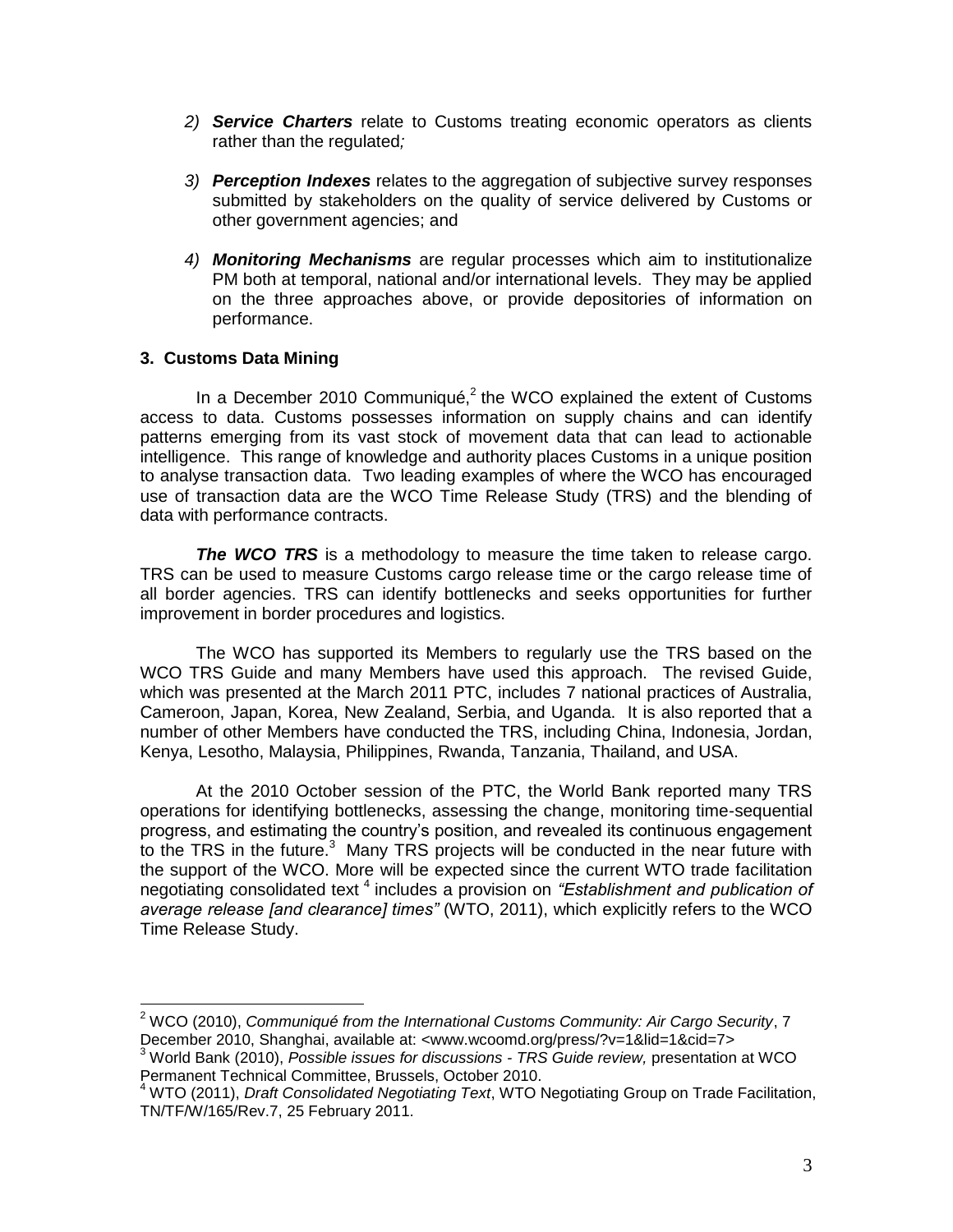A recent paper written by World Bank and WCO researchers, which examined container clearance/release times in gateway African Ports, is another example of analyzing data extracted from Customs IT systems (Refas and Cantens, 2011). Researchers used original and extensive data on container imports in the Port of Douala, taken from the Customs IT system. This study provided information on why clearance/release times "are widely recognized as a critical hindrance to economic development. It also demonstrates the interrelationships that exist between logistics performance of consignees, operational performance of port operators and efficiency of customs clearance operations" (*idem*). Moreover, in this paper, Customs data mining made the authors able to identify and describe clearing and forwarding agents, shippers and shipping line strategies and their impact on time release.

An experiment conducted by Cameroon Customs with support from the WCO and the World Bank showed that data extracted and analyzed from a Customs clearance system combined with the use of *performance contracts* can reduce frontline officers" bad practices and foster the best ones. In February 2010, Cameroon Customs introduced a system of performance contracts signed between the Director General and a number of front-line officers in a major seaport. The core of the performance contracts is an agreement that the practices of the Customs officers will be recorded and reported to the Director General. After four months of their implementation, initial results include lower corruption, higher revenue collection, and shorter clearance times, and may point to the birth of a new professional culture (Cantens, Raballand, and Bilangna, 2010).

Data mining can also be used related to institutional objectives in the national economic context. For instance, revenue collection performance is an important indicator for many Customs administrations. But revenue collection analysis cannot be static. Its effectiveness must be related to and measured in comparison with economic activities' evolution and changes in Customs conditions (e.g. tariff structures, trade policy).

A "gold standard" in terms of measuring impact is randomization (Duflo and Kremer, 2004; Banerjee and Duflo, 2011). The randomized experimental-design approach means applying a capacity building treatment to an experimental group, not applying the new procedures/ treatment to a control group, and measuring the pretreatment and post-treatment outcomes to evaluate the impact. This however, is not always possible in Customs administrations due to limited samples of stakeholders and officials or ethical issues in terms of equality of fiscal treatment. The second best approach is, in a non-randomized experiment, applying the treatment to one group and measuring the pre-treatment and post-treatment outcomes.

Beyond this, PM can be useful if conducted on a regular and systematic basis especially if backed by this idea of experimenting new Customs processes in limited periods of time and areas, and measuring accurately their impact.

#### **4. Service Charters**

**Service charters** were first used in the UK in the 1980s. McGuire (2001) describes service charters "as a New Public Management (NPM) strategy intended to change the culture of public service delivery to focus on the needs of the users, identified as 'clients' or 'customers'. The objectives are to make service providers more responsive to users by guaranteeing specific standards for service delivery, providing a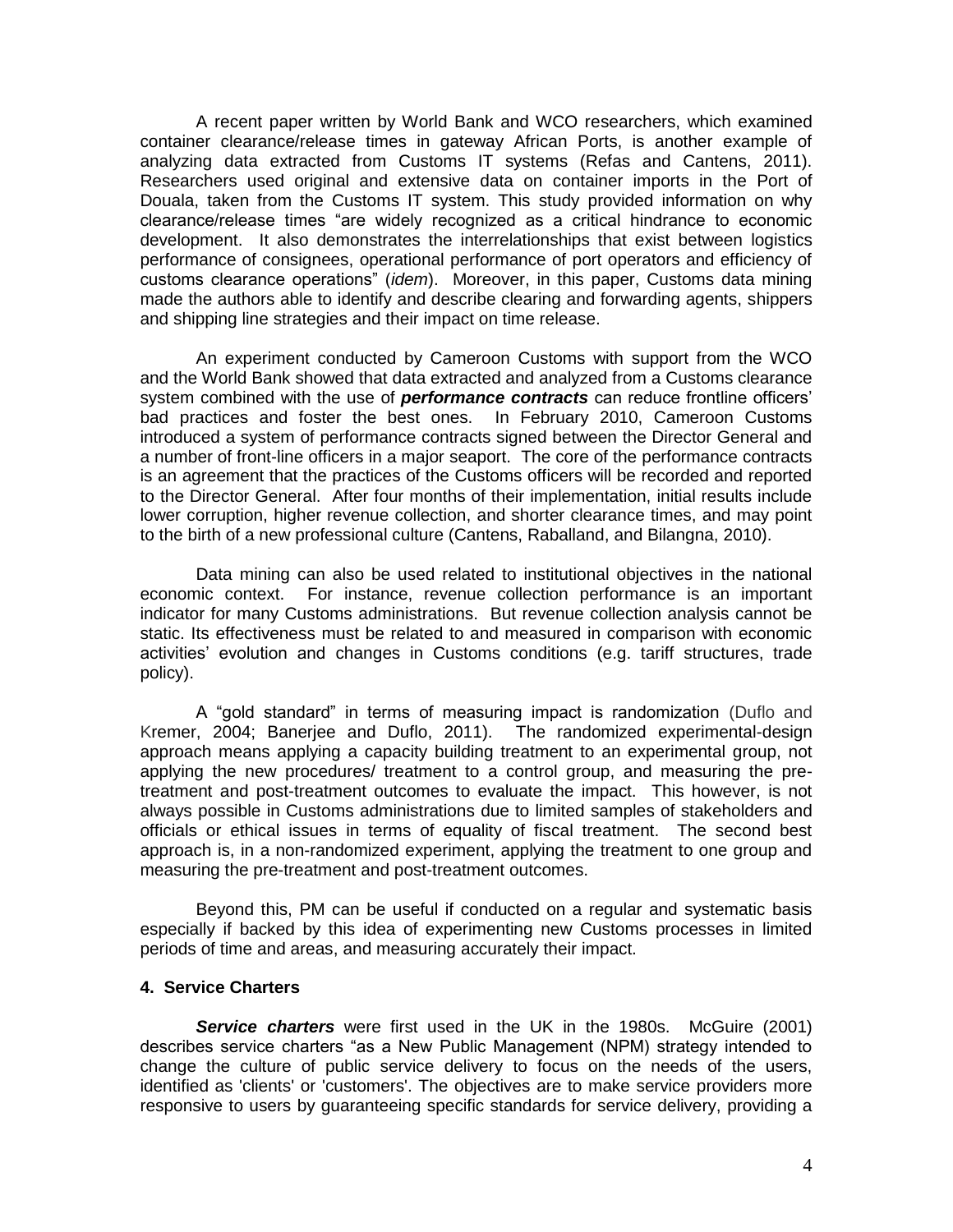substitute for competition and a benchmark for measuring service quality." During the expansion of service charters to other developed countries, and then to developing countries, it became apparent that different countries used very different *contents* and *motives* for their service charters (Drewry, 2003). Building trust between citizens and public services should be a key criterion in the development of service charters (Torres, 2005).

Due to their NPM heritage, service charters may raise local criticism (Clark, 2002). By turning economic operators into clients/customers, they impact the State"s representations and have political and social influence. Consequently, local context and empiricism are very important.

In the Customs context, clients or customers can be assumed to be the economic operators. Some Customs administrations have rolled-out Service Charters (Table 1). For example, Singapore Customs" Service Charter constitutes various service standards to promote timely responses. In its Citizens" Charter, Indian Customs has committed to achieving minimum compliance level of 80% of 7 time norms for Customs services related to remit drawback, clear import/export goods, release, seized documents, acknowledging complaints, and communications.<sup>5</sup> Other countries are in the process of developing service charters: for example, Algeria Customs is conducting research with academia on the relationships between users and officials to design service charters as a way to improve Customs efficiency and compliance.<sup>6</sup>

| <b>Country</b>      | <b>Agency Name or Acronym</b>                           | <b>Title of the document</b>                |
|---------------------|---------------------------------------------------------|---------------------------------------------|
| Angola              | Serviçio Nacional das Alfândegas                        | <b>Service Standards</b>                    |
| <b>Australia</b>    | <b>Customs and Border Protection</b><br><b>Services</b> | <b>Client Service Charter and Standards</b> |
| Canada              | <b>CBSA</b>                                             | <b>CBSA Service Standards</b>               |
| <b>India</b>        | <b>CBEC</b>                                             | Citizens' Charter                           |
| <b>Jordan</b>       | <b>Customs Department</b>                               | Strategic Plan 2008-2010                    |
| <b>Korea</b>        | <b>KCS</b>                                              | <b>Customs Service Charter</b>              |
| <b>Mauritius</b>    | <b>MRA</b>                                              | Corporate Plan 2011-2013                    |
| <b>New Zealand</b>  | <b>Customs Service</b>                                  | <b>Statement of Intent</b>                  |
| <b>Singapore</b>    | <b>Customs Service</b>                                  | <b>Singapore Customs Service Charter</b>    |
| <b>South Africa</b> | <b>SARS</b>                                             | SARS Strategic Plan 2011/12-2013/14         |

Table 1: Examples of Customs Service Charters<sup>7</sup>

A key component in this process relates to the institutional capacity to continuously measure performance. Several Customs administrations have published annual or other reports as part of their civil service regulations. Some of these reports contain target and actual figures on key performance indicators, as observed in the Annual Report of the Australian Customs and Border Protection Service.<sup>8</sup>

 **5** See Indian Customs" presentation at the WCO PICARD Conference 2010, Abu Dhabi, 23-25 November 2010, available at

<sup>&</sup>lt;http://incu.org/docs/Day\_3\_-\_06-Kameswari\_Subramanian\_EN.pdf> 6 For more information on the Algerian Customs initiative, see <www.doune.gov.dz> (in French).

<sup>&</sup>lt;sup>7</sup> For references see Appendix 1.

<sup>8</sup> Australian Customs and Border Protection Service (2010), *Annual Report 2009-10*, available at: <www.customs.gov.au/site/page4283.asp>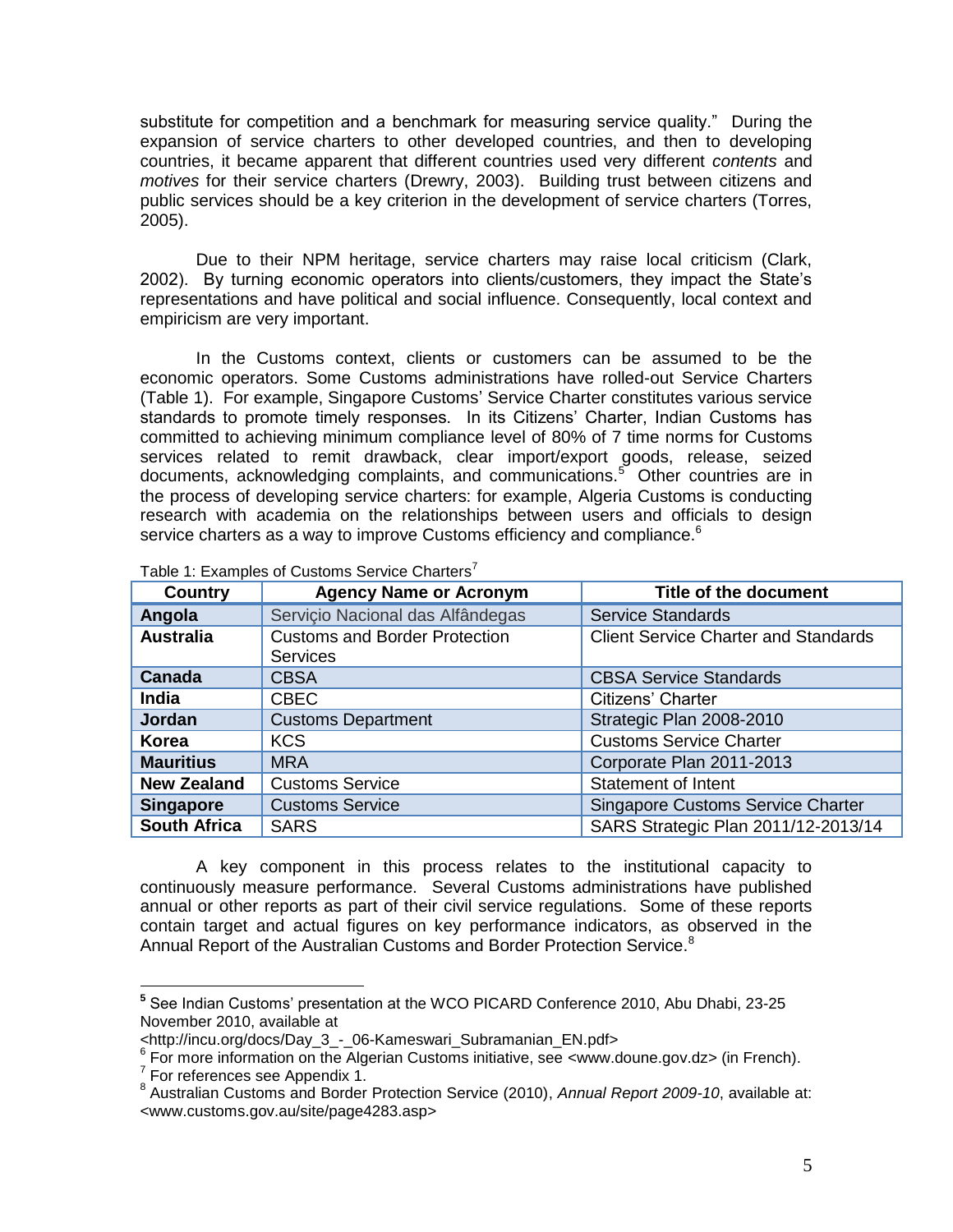#### **5. Perception Indexes**

Several institutions have developed various *perception indexes* to rank national competitiveness based on business perception. Perception indexes are essentially "an aggregated indicator built by adding a varying set of component measures" (Urra, 2007) and thus have been described as a "poll of polls" (*idem*). Examples include the World Bank"s *Doing Business (DoB)* and *Logistics Performance Index (LPI)*, World Economic Forum"s *Enabling Trade Index (ETI)*, and Transparency International"s *Corruption Perception Index (CPI)*. As elements of the indexes, some directly relate to Customs, such as the "*Customs score*" of the LPI, and "*Burden of customs procedures*" of the ETI.

While perception indexes may have some value as a snapshot, they have been subject to criticism. Arndt and Oman (2008) raised doubts about their efficacy and future by critiquing "the limitations of the most-widely used indicators with respect to comparability over time, transparency and actionability and the increased resistance from developing countries towards "Western governance indicators."" Urra (2007) states that the CPI has been widely criticized "in the terms of inaccuracy, inconsistency and real impossibility to assess what a particular given degree of corruption means for a country."

Because perception indexes appear to be quantitative (but are not), they imply and thus mislead some into thinking they are quantitative, when what is being presented is subjective qualitative information. Moreover, perception indexes aim to benchmark countries on very complex issues without taking into account the national context.

Nevertheless, it is less their capacity to classify countries than their political impact which may be particularly relevant for Customs administrations. It is worth noting that national decision-makers, economic operators and civil servants have often a strong awareness of their country"s classification and indicators mainly based on perceptions enlightens users' exasperation locally, which may be an important leverage. Moreover, business perception may be improved through enhanced Customs-Business partnerships. In this regard, the motivation to raise a ranking may generate the launch of or improvements in Customs-Business partnerships, which is a key strategy for successful Customs modernization and reform.

#### **6. Monitoring Mechanisms**

As measurement intends to provide a better understanding of change, PM requires continuous *monitoring mechanisms*, both internally and peer-reviewed. Two ways of monitoring can be distinguished. International organizations have developed and published monitoring mechanisms that contain some elements related to Customs performance. For instance, the WTO has developed the Trade Policy Review mechanism where Members are requested to report on a regular basis their adherence to WTO standards and commitments.

The WTO and OECD have published monitoring surveys on the Aid-for-Trade initiative. According to the OECD, "the biannual survey collects data from donors and developing countries, as well as case studies to enable us to assess trends and identify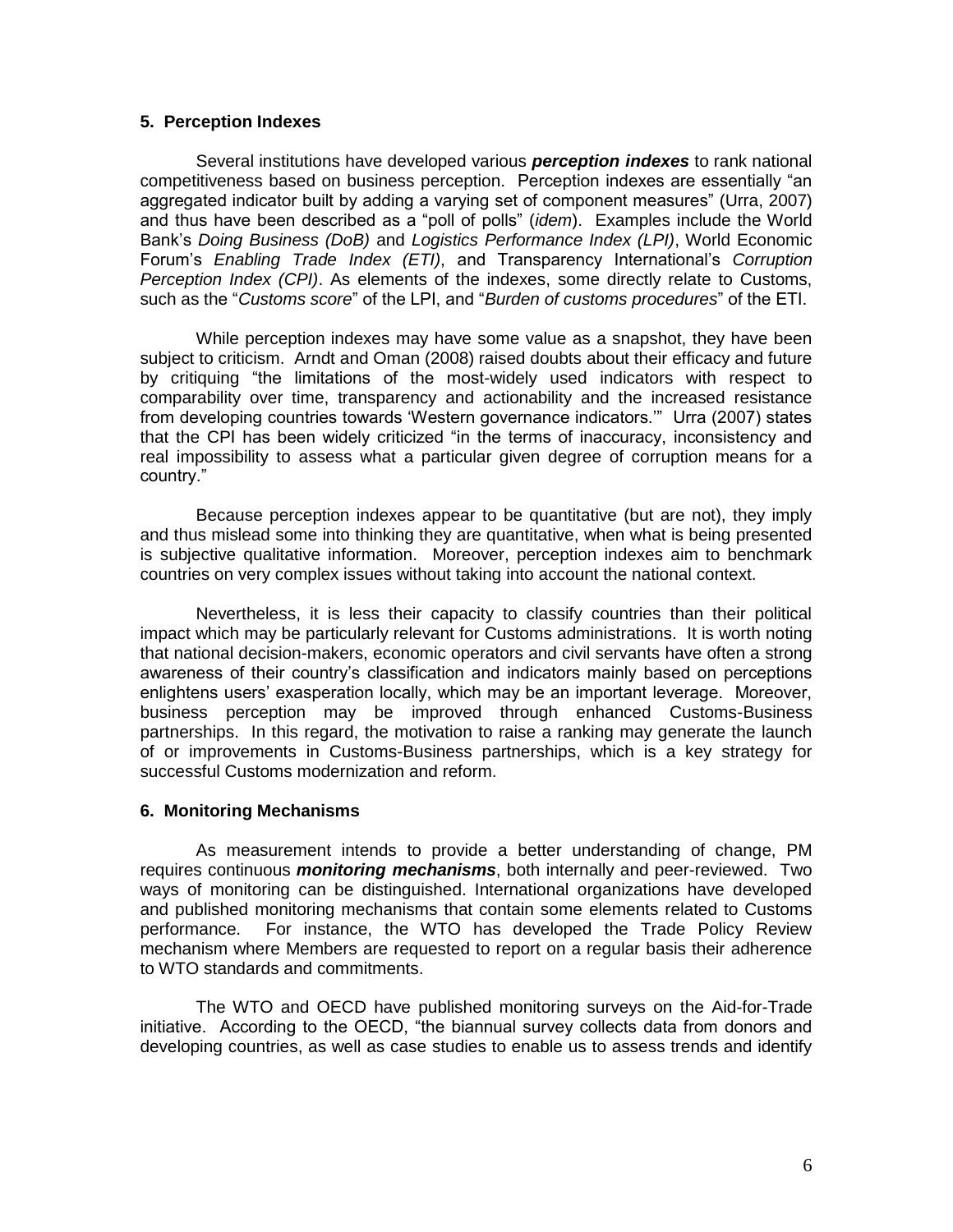lessons that can help others stimulate trade more effectively. $9$  The monitoring survey also includes a compilation of case stories on the impact and effectiveness of Aid-fortrade programs from WTO Members/Observers, international financial institutions, multinational/regional organizations, the private sector, civil society, and academia. Its main objective is to highlight concrete examples of success and failure in specific Aidfor-Trade project/programs at a national and regional level. The case studies will be categorized into six themes: trade facilitation, infrastructure, policy support, technical assistance and capacity building, regional agreements, and aid to the private sector, and will be open to the public. $10<sup>10</sup>$ 

# **7. Conclusion**

 $\overline{a}$ 

PM is a way to quantify public action and provide figures about the real functioning of Customs administrations and private sector connected to international trade. Nevertheless, one should keep in mind that the more quantification one administration develops, the more qualitative analysis (historical, political, social) is required to give sense to figures.

PM could be advocated through 4 main summarizing lines of reasoning:

- 1) PM is a tool for assessing progress, giving an historical, local and social dimension to modernization and departing the representation of failure in which public aid and capacity building is often trapped. It is an opportunity for stating a reform"s success both with donors, experts and civil servants concerned by change during a project's design;
- 2) PM is a way of reducing asymmetry of information between decision-makers (e.g. heads of Customs) and grassroots officials who apply reforms. PM makes it possible to objectively check that reforms which have been decided at the political level are actually implemented on the field;
- 3) PM is a way to empower administrations when talking with the private sector, by establishing who is responsible for which delays and costs and providing tools for dialogue on a commonly shared reality; and
- 4) PM is a condition to experiment new procedures and technologies before extending them to the whole administration, merged with qualitative methods within a full empirical approach.

PM in the context of Customs is already mainly conducted by donors and other experts. It gives birth to many data points, indicators, and classifications which are publicly disseminated. It is time Customs administrations commit themselves in order to be not only objects of measurement but also agent and part of it.

<sup>9</sup> For further information, see OECD/WTO (2011), *Monitoring Aid for Trade Initiative*, available at <http://www.oecd.org/pages/0,3417,en\_21571361\_46750445\_1\_1\_1\_1\_1,00.html>  $10$  lbid.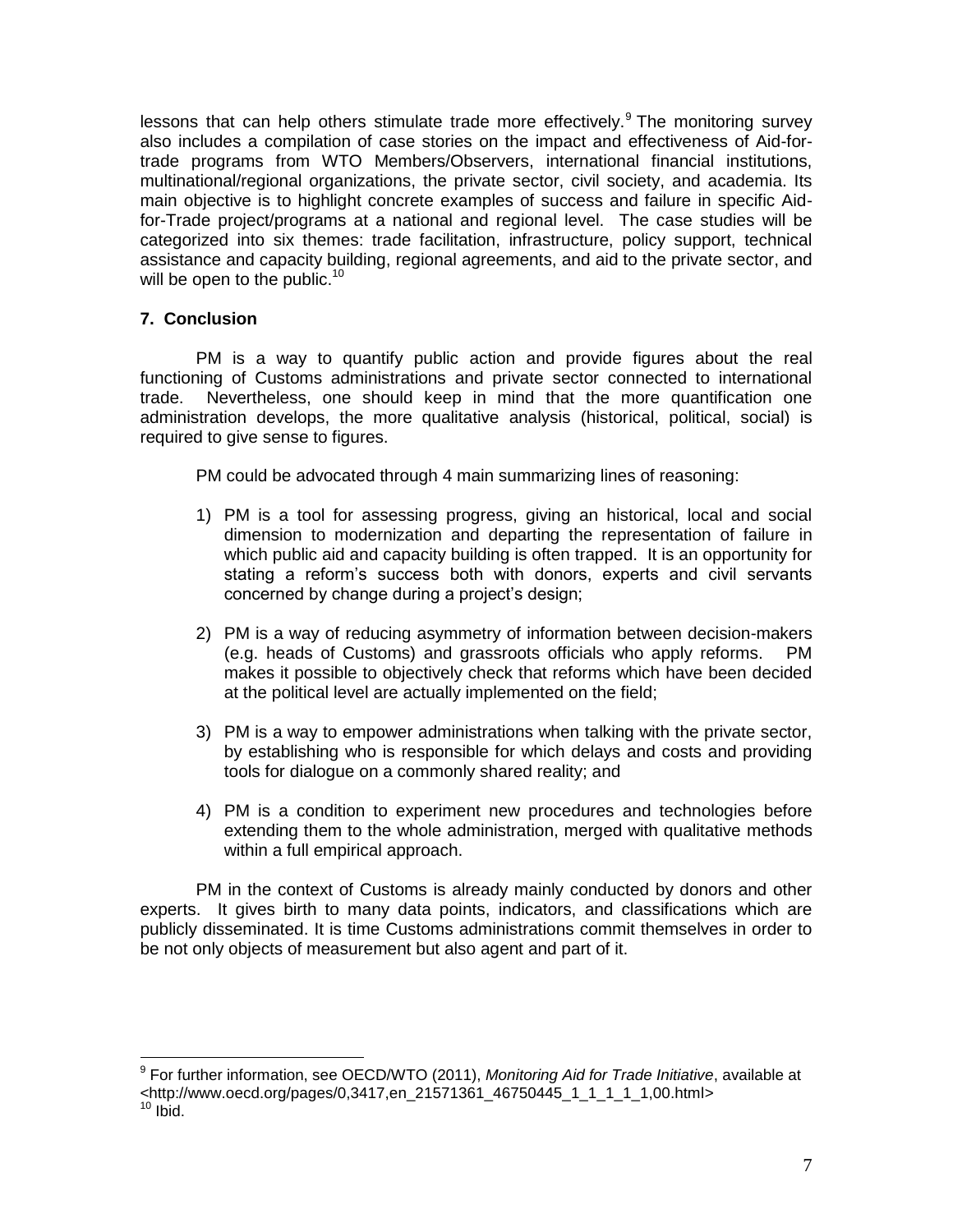# **Appendix 1. Service Charters by country**

Angola, *Service Standards*, [<www.alfandegas.gv.ao/servicos.aspx>](http://www.alfandegas.gv.ao/servicos.aspx)

Australia (2009), *Client Service Charter and Standards*, [<www.customs.gov.au/webdata/resources/files/ClientServiceCharterDL-WEB.pdf>](http://www.customs.gov.au/webdata/resources/files/ClientServiceCharterDL-WEB.pdf)

Canada (2011), *CBSA Service Standards*, [<www.cbsa-asfc.gc.ca/services/serving](http://www.cbsa-asfc.gc.ca/services/serving-servir/standards-normes-eng.html)[servir/standards-normes-eng.html>](http://www.cbsa-asfc.gc.ca/services/serving-servir/standards-normes-eng.html)

India (2008), *Citizens' Charter*, [<www.cbec.gov.in/whoweare/citzn-chtr-e.pdf>](http://www.cbec.gov.in/whoweare/citzn-chtr-e.pdf)

Jordan (2008), *Strategic Plan 2008-2010*, [<www.customs.gov.jo/pdf/Plan\\_E\\_2008\\_2010.pdf>](http://www.customs.gov.jo/pdf/Plan_E_2008_2010.pdf)

Korea, *Customs Service Charter*, [<http://english.customs.go.kr/kcsweb/user.tdf?a=common.HtmlApp&c=1501&page=/engl](http://english.customs.go.kr/kcsweb/user.tdf?a=common.HtmlApp&c=1501&page=/english/html/kor/about/about_06_01.html&mc=ENGLISH_ABOUT_CUSTOMS_010) [ish/html/kor/about/about\\_06\\_01.html&mc=ENGLISH\\_ABOUT\\_CUSTOMS\\_010>](http://english.customs.go.kr/kcsweb/user.tdf?a=common.HtmlApp&c=1501&page=/english/html/kor/about/about_06_01.html&mc=ENGLISH_ABOUT_CUSTOMS_010)

Mauritius (2011), *Corporate Plan 2011-2013*, [<http://www.gov.mu/portal/sites/mra/download/MRACorporatePlan20112013.pdf>](http://www.gov.mu/portal/sites/mra/download/MRACorporatePlan20112013.pdf)

New Zealand (2010), *Statement of Intent*, [<www.customs.govt.nz/library/Accountability+documents/default.htm>](http://www.customs.govt.nz/library/Accountability+documents/default.htm)

Singapore (2011), *Singapore Customs Service Charter*, [<www.customs.gov.sg/NR/rdonlyres/0107DA14-34A8-4629-AE6A-](http://www.customs.gov.sg/NR/rdonlyres/0107DA14-34A8-4629-AE6A-9D7F745C1AB8/0/ServiceCharter_Feb2011_.pdf)[9D7F745C1AB8/0/ServiceCharter\\_Feb2011\\_.pdf](http://www.customs.gov.sg/NR/rdonlyres/0107DA14-34A8-4629-AE6A-9D7F745C1AB8/0/ServiceCharter_Feb2011_.pdf) >

South Africa (2011), *SARS Strategic Plan 2011/12-2013/14*, [<www.sars.gov.za/home.asp?pid=286>](http://www.sars.gov.za/home.asp?pid=286)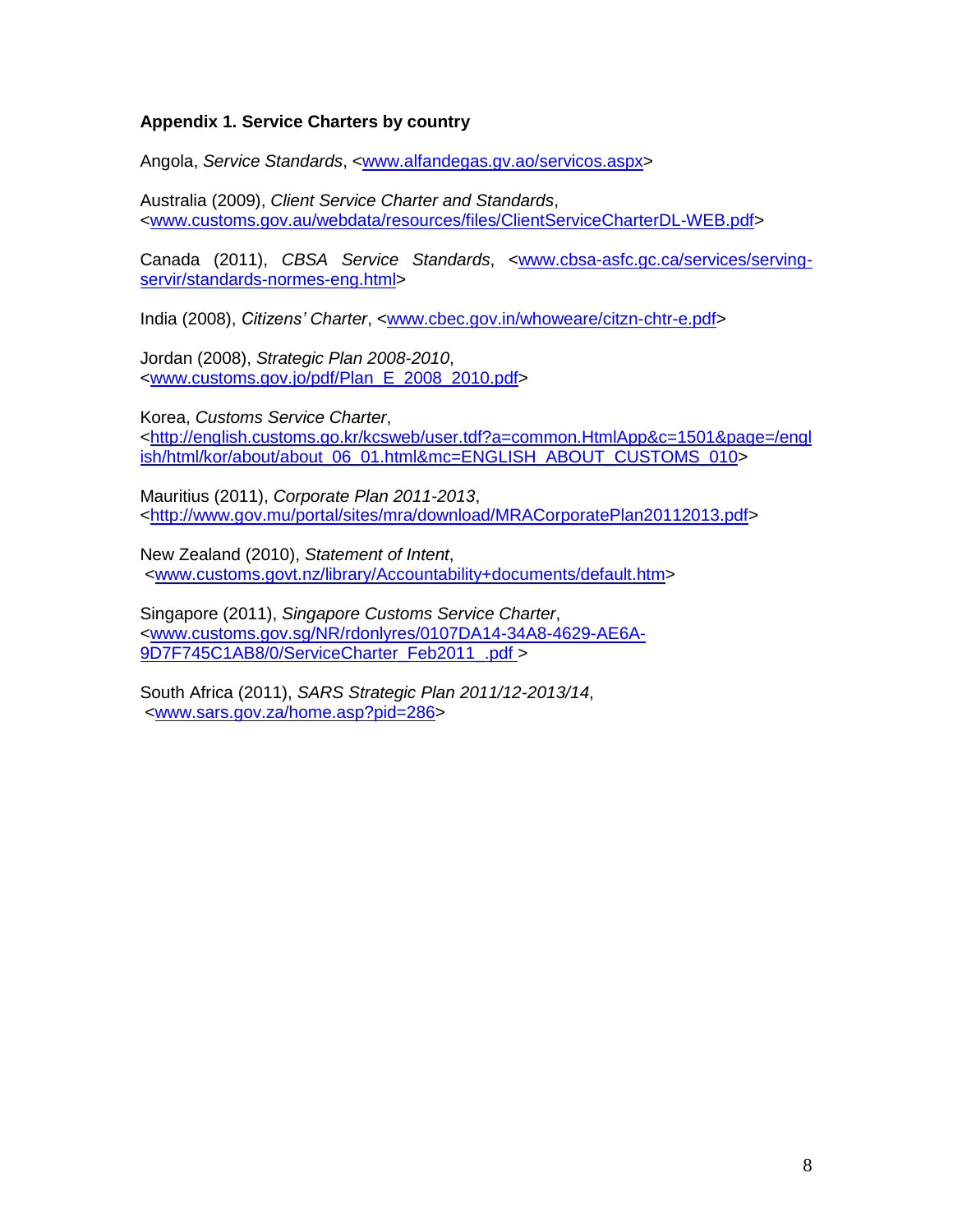### **References**

Arndt, Christiane and Charles Oman (2006), *Uses and Abuses of Governance Indicators*, OECD, Paris.

Arndt, Christiane and Charles Oman (2008), *The Politics of Governance Ratings*, Working PaperMGSoG/2008/WP003, Maastricht University, Maastricht Graduate School of Governance.

Australian Customs and Border Protection Service (2010), "*Annual Report 2009-10,*" available at: <www.customs.gov.au/site/page4283.asp>

Banerjee, Abhijit and Esther Duflo (2011), *Poor Economics: A Radical Rethinking of the Way to Fight Global Poverty*, PublicAffairs: New York, NY.

Cantens, Thomas, Gaël Raballand, and Samson Bilangna (2010), "Reforming Customs by measuring performance: a Cameroon case study," *World Customs Journal* 4 (2), pp. 55-74.

Clark, David (2002), "Neoliberalism and Public Service Reform: Canada in Comparative Perspective," *Canadian Journal of Political Science / Revue canadienne de science politique* 35 (4), pp. 771-793.

Drewry, Gavin (2005), "Citizen"s Charters: Service Quality Chameleons," *Public Management Review* 7 (3), pp. 321-340.

Duflo, Esther and Michael Kremer (2004), "Use of Randomization in the Evaluation of Development Effectiveness," in Feinstein, Osvaldo, Gregory K. Ingram, and George K. Pitman (eds.) (2004), "Evaluating Development Effectiveness", World Bank Series on Evaluation and Development, Volume 7, Transaction Publishers: New Brunswick, NJ, pp. 205-232.

McGuire, Linda (2001), "Service Charters – Global Convergence or National Divergence? A comparison of initiatives in Australia, the United Kingdom and the United States," *Public Management Review* 3 (4), pp. 493-524*.*

OECD, Paris Declaration and Accra Agenda for Action, available at <http://www.oecd.org/document/18/0,3343,en\_2649\_3236398\_35401554\_1\_1\_1\_1,00.h tml>

Refas, Salim, and Thomas Cantens (2011), *Why does cargo spend weeks in African Ports ? the case of Doula, Cameroon,* Policy Research Working Paper Series 5565, The World Bank.

Torres, Lourdes (2005), "Service Charters: Reshaping Trust in Government: The Case of Spain," *Public Administration Review* 65 (6), pp. 687-699.

Urra, Francisco-Javier (2007), *Assessing Corruption - An analytical review of Corruption measurement and its problems: Perception, Error and Utility*, Edmund A. Walsh School of Foreign Service Georgetown University.